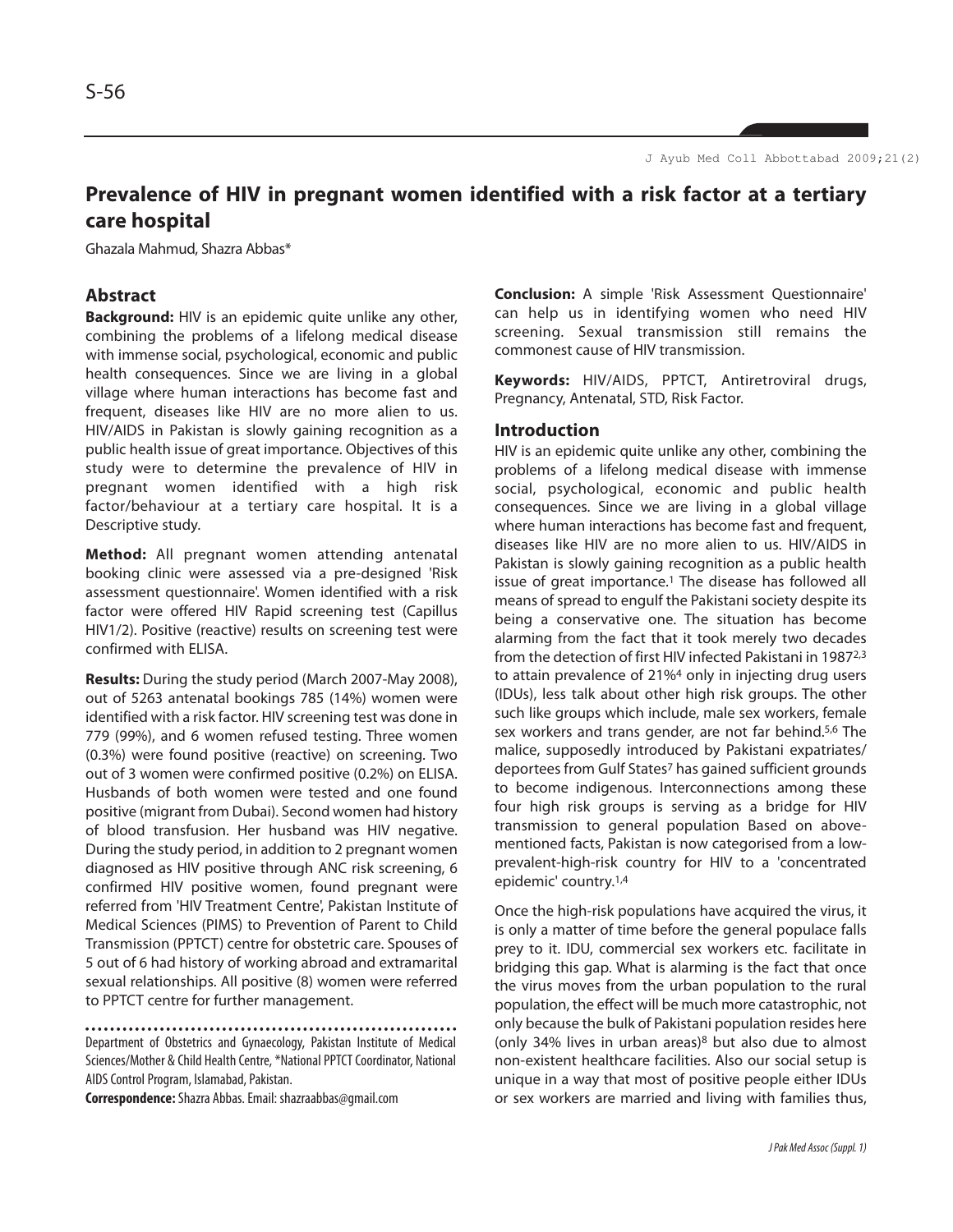facilitating the virus to jump from isolated groups into mainstream general population, especially to their spouses and thus to the future generations. In Pakistan male:female ratio for HIV infection is 7:1.<sup>9</sup>

Since the onset of this epidemic, marvellous research has been carried out all over the world to find ways to minimize the risks of mother to child transmission of HIV. These interventions include combination antiretroviral drugs (ARV) during pregnancy, elective caesarean section and avoidance of breastfeeding and are collectively called 'PPTCT interventions' (Prevention of Parent to Child Transmission of HIV). Without these PPTCT interventions, the risk of mother to child transmission of HIV is almost 30-40%<sup>10</sup> that can be reduced to less than 2% with wide spread use of PPTCT interventions.11,12 Nevertheless, the key step to these interventions is to identify positive pregnant women first. Thus, antenatal HIV testing, though not mandatory has been gaining grounds as an essential part of antenatal care worldwide. In 2001, CDC recommended HIV to be a routine part of prenatal care for all women.<sup>13</sup>

Keeping in mind Pakistan's situation of a rapid progress to a concentrated epidemic and the high cost of screening test, it was not cost effective to offer HIV testing to all pregnant women thus we designed a 'risk assessment questionnaire' and offered HIV testing to women identified with any of the mentioned risk factor. The questionnaire used is shown in Table-1.

Table-1: Risk Assessment Questionnaire.



Objective of the study was to see prevalence of HIV in pregnant women identified with a risk factor at a tertiary care hospital.

# **Material and Method**

All pregnant women attending antenatal booking clinic were assessed via the "risk assessment questionnaire". Women identified with a risk factor were offered HIV Rapid testing (Screening test) after pre-test counselling, using a structured flip chart as a discussion guide. The

discussion focused on HIV transmission routes, benefits of knowing one's HIV status during pregnancy and ARV prophylaxis/ treatment available. Women who gave verbal informed consent had blood drawn by prick method. Maternal HIV status was determined on-site by using Capillus HIV 1 and 2 test kit. Women received their test report after thirty minutes same day. Thorough posttest counselling was done in all women irrespective of the results, thus improving women's general knowledge and awareness on HIV and various protection strategies according to their risk factor found. Reactive results on Capillus kit were confirmed with ELISA before declaring a positive report. Strict confidentiality was maintained for all patients.

#### **Results**

During the study period (March 2007-May 2008), out of 5263 total ANC attendances 785 (14%) women were identified with a high risk factor/behaviour. Mean age of these women was 27 years; 32% were primigravida while 68% were multigravida (Figure-1). Mean gestational age was 18 weeks. 18% never had formal education, 44% had education until Matric (SSC) while 62% were above Matric (Figure-2). Thirty-nine percent were residents of Islamabad capital tertiary, while 49% were from Punjab, 5% from NWFP, 2% from Baluchistan, 1% from Sindh, and 4% living abroad (Figure-3).

After pre-test counselling and consent, HIV Rapid Test was carried out in 779 (99%) women as 6 of them refused testing. Results of 3 women (0.3%) were found reactive on screening test. However, 2 out of the 3 women were confirmed positive (0.2%) on ELISA.



**Figure-1:** Parity of patients (n=785)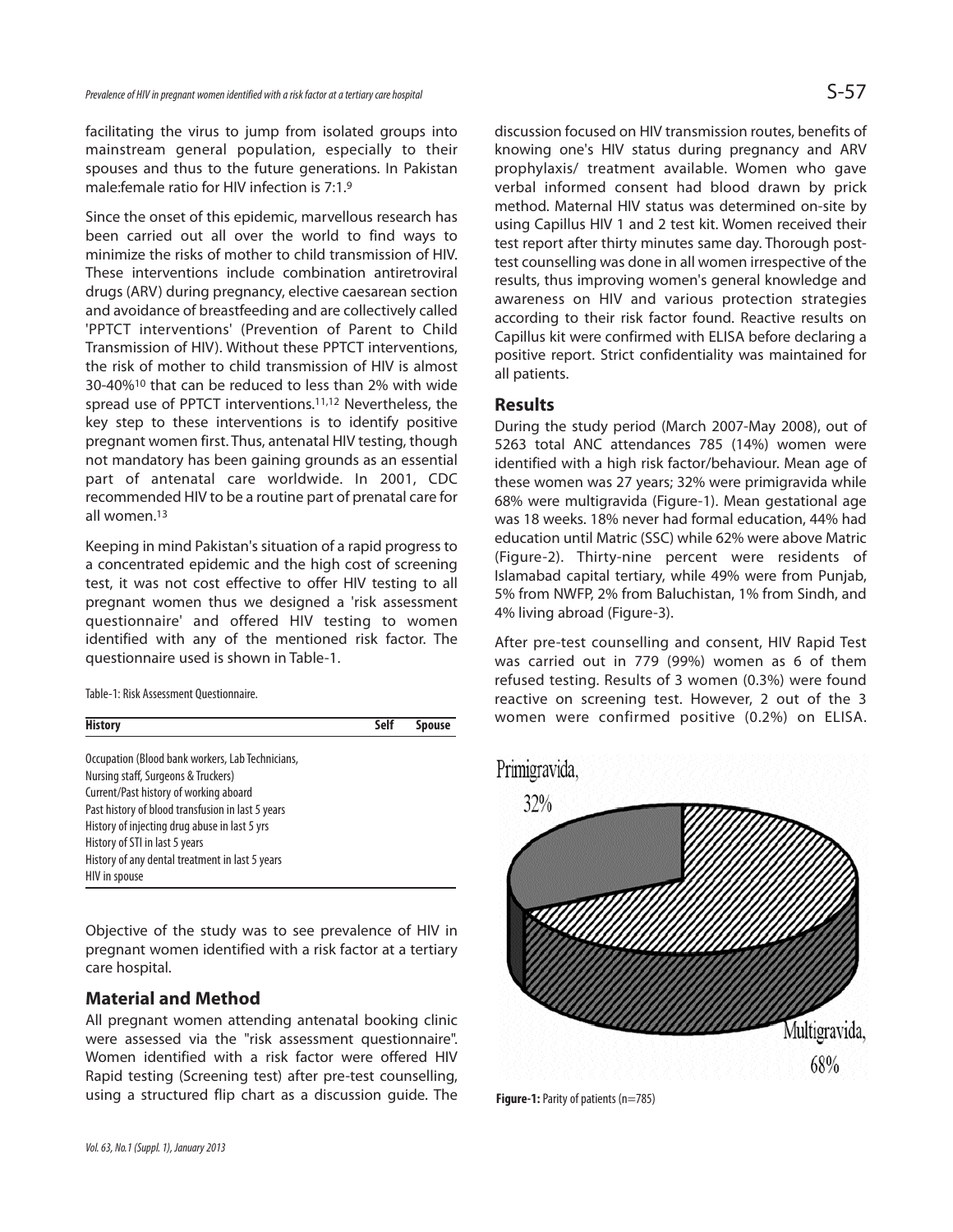

**Figure-2** Level of education (n=785)



**Figure:** Comparison of comfort level with positioning between the two groups.

Husbands of both positive women were tested and 1 was found positive (deported from Dubai). Second women had history of blood transfusion. Her husband was HIV negative (Table-2).

During the study period, 6 HIV positive pregnant women were diagnosed at 'HIV Treatment Centre' of PIMS through spouse testing. Husbands of five of them had history of working abroad and had been involved with commercial sex workers (CSWs). All positive (8) women were referred to PPTCT clinic for further management.

Table-2: Risk factors identified.

| <b>Indicators</b>                                   | No. (%)     |
|-----------------------------------------------------|-------------|
|                                                     |             |
| <b>ANC Booking</b>                                  | 5263        |
| Women identified with a risk factor (through        | 785 (14%)   |
| ANC risk screening at PPTCT centre)                 |             |
| Pre-test counselling                                | 785 (100%)  |
| <b>Tested for HIV</b>                               | 779 (99%)   |
| Women confirmed HIV infected                        | $2(0.20\%)$ |
| Post-test counselling                               | 785 (100%)  |
| Husbands tested for HIV                             | 41 (5.2%)   |
| Husbands HIV infected                               | $1(0.10\%)$ |
| HIV positive pregnant women referred from HIV       | 6           |
| treatment centre to PPTCT centre for obstetric care |             |



**Figure-4:** Risk factors identified.

### **Discussion**

Pakistan, the second most populous Muslim country in the world has started to finally experience and confront the HIV/AIDS epidemic. While the prevalence of HIV in general population is still low  $( $0.1\%$ )<sup>15</sup>$  its geographic proximity to India-a country experiencing a severe HIV/AIDS epidemic, and several prevalent lifestyle risk factors make Pakistan a high-risk location for the diffusion of HIV.<sup>16</sup> The closely weaved social network coupled with high prevalence injecting drug use, unsafe sexual practices and low self-risk awareness<sup>17,18</sup> indicate that there is high potential for rapid spillage to the families of high-risk groups thus reaching the general population followed by transmission to future generations. Detection of maternal infection early in pregnancy through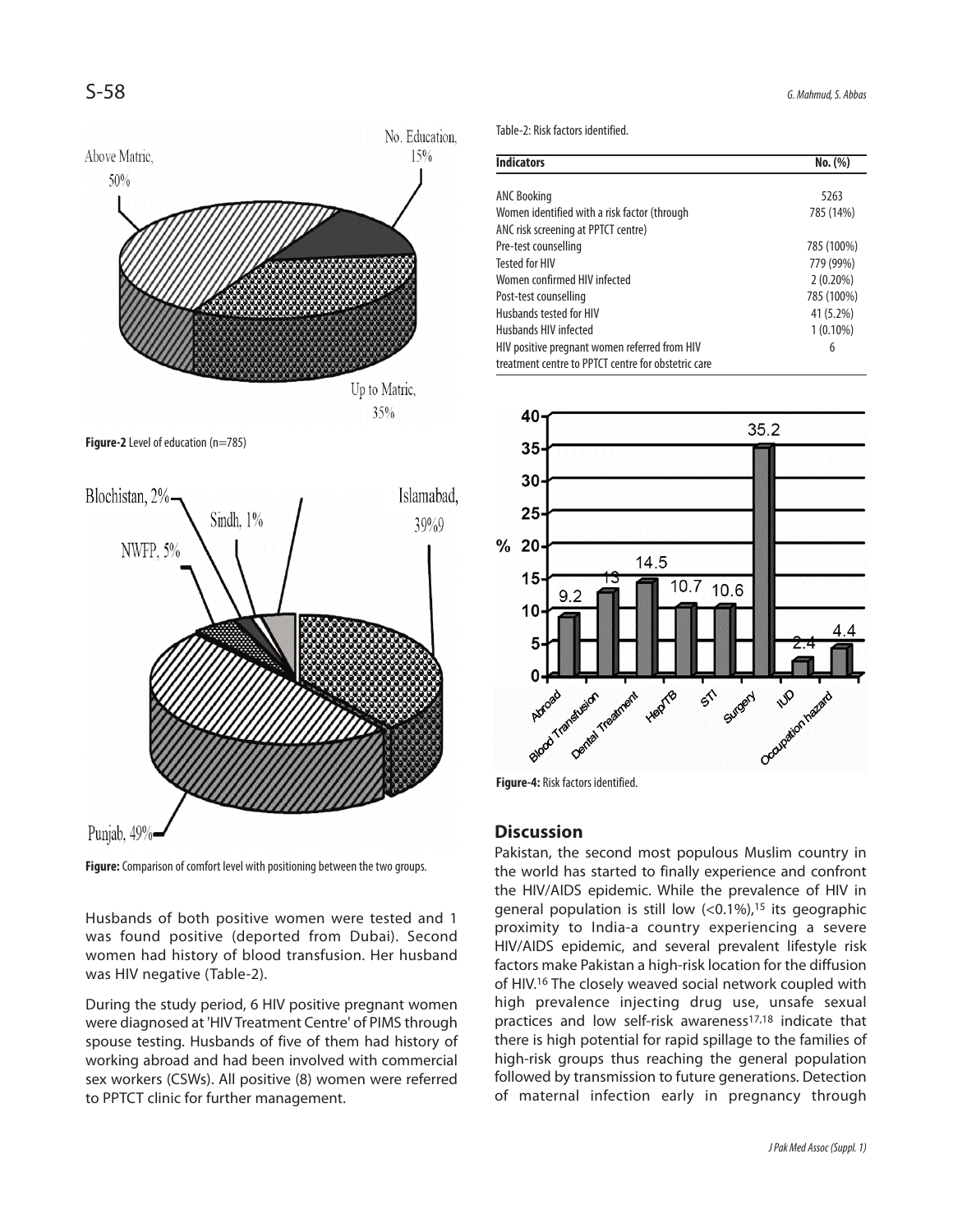

**Figure-5:** Algorithm of services provided at PPTCT centre.

voluntary counselling and testing is thus critical for prevention of mother to child transmission of HIV.

The above facts prompted us to undertake a study to find out the prevalence of HIV in pregnant women since early detection of HIV in pregnancy and timely PPTCT interventions can reduce the risk of HIV transmission to infant from around 30% to less than 2%. We took ANC attendees coming to Mother and Child Health centre Pakistan Institute of Medical Sciences (MCHC, PIMS) as our target population. The algorithm used is as following:

The results showed that, though women were aware of the word 'AIDS' but general information about HIV is very poor. A few who know about HIV relate it with sex only and there is marginal knowledge about other routes of transmission. Pre-test counselling is a good time to improve their awareness. In addition, even though HIV/AIDS is related with stigma and initially many of them were not willing for test however thorough pre-test counselling helps them to understand benefits of testing and only 1% actually refused testing. Topics covered in pre-test sessions included routes of transmission, benefits and method of HIV testing and various protection strategies. The low rate of HIV testing among husbands remained a major challenge for us since very few men accompany their wives to hospital and only 47 men were tested during the study period of which 1 was found positive. To overcome this shortcoming we provided information/education material on general antenatal care, STIs/HIV in the form of 'family booklets' to women to share with their husbands at home.

The risk factors identified are mentioned in Table-2. Posttest counselling is an excellent opportunity to make our population understand the risk and how to protect themselves and their families in future. Of two women found positive at PPTCT centre of PIMS via screening test, 1 had history of blood transfusion during a surgery 1 year back and the other woman was married to a man deported from abroad. In addition, HIV centre established separately at Medical OPD, PIMS referred 6 positive pregnant women to PPTCT centre, PIMS for treatment and care. Out of these 6 positive pregnant women, husbands of 5 were also HIV positive who had history of working abroad and sexual contacts with sex workers while the Pakistani husband of sixth positive women, who herself was from South Africa, was HIV negative.

#### **Conclusion**

Antenatal screening for HIV is a fruitful tool to diagnose positive women. A simple questionnaire can help us to find women who need HIV testing. However still, major number of positive pregnant women coming to PPTCT centre of PIMS, are wives of positive men. Thus the need of the day is to offer HIV testing to spouses of positive men as only few are willing to bring their wives to health care facilities due to fear of stigma and discrimination.

The study findings are limited in terms of overall generalization since it has been done in only one hospital. To our knowledge, this is the pioneer study to evaluate HIV testing in antenatal population. What we need is a national survey in antenatal population before widespread implementation of routine HIV testing.

Antenatal clinics should be made more malefriendly to promote couple counselling not only for HIV but also to enhance the role of men in general care of pregnant women.